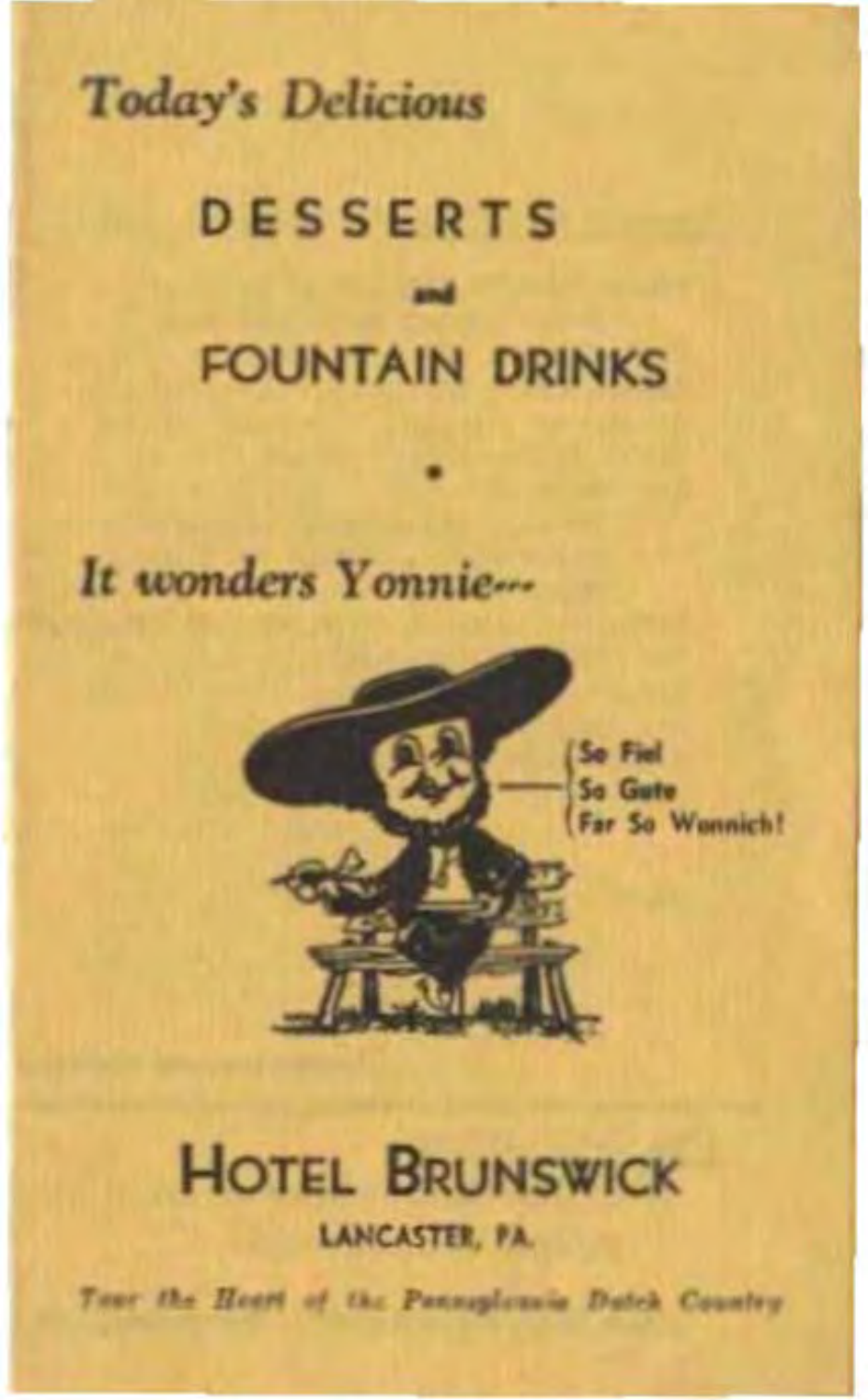#### Saturday, June 21, 1952

#### Lunchson DESSERTS:

Dutch Schnitz Pie .20 (Dried Apples with Raisins) Shoo-fly Pie .20 Bunana Cream Pie .20 Riusberry Pie .20 Fruit Jello .20 Ice Cream .15 (Vanilla, Chocolate, Strawborry, lutter Pecan, Coffee or Black Raspberry) Lubkuchen (Ginger Cake, Whipped Cream).20 Fudge Cake Square .20 Pineapple Sherbet .15 All Bran Pudding .20 Auricots in Syrup .20

#### Dinner DESSERTS:

Dutch Schnitz Pie .20 (Dried Apples with Ruisins) Blueberry Pie . 20 Shoo-fly Pie .20 Banana Cream Pie .20 Chocolate Sundae .30 Crushed Cherry Sundae .30 Cheese and Crackers .30 Cherry Tart .20 Chocolate Eclair .20 Fruit Jello .20 Ice Cream .15 Pa. Dutch Cheeses with Saltines .30 Schrierkass (Cottage Cheese) Kuppli Kass (Cup Cheese) Schweitzer Kaes (Swiss Cheese) Pinsapole Sherbet .15 Fudge Cake Square .20 Lebkuchen (Ginger Cake, Whipped Cream). 20 Apricots in Syrup .20 Grapefruit Maraschino .20 All Bran Pudding .20

(Substitutions Charged for at Prices Shown)

A la Carte DESSERTS:

Fresh Blueberries and Cream .35 Chilled Watermelon .25

Presh Strawberries and Cream .35 Cantaloupe a la Mode .45

After Dinner Cordials: Green Creme de Manthe Prappe .60 D.O.M. Benedictine .80